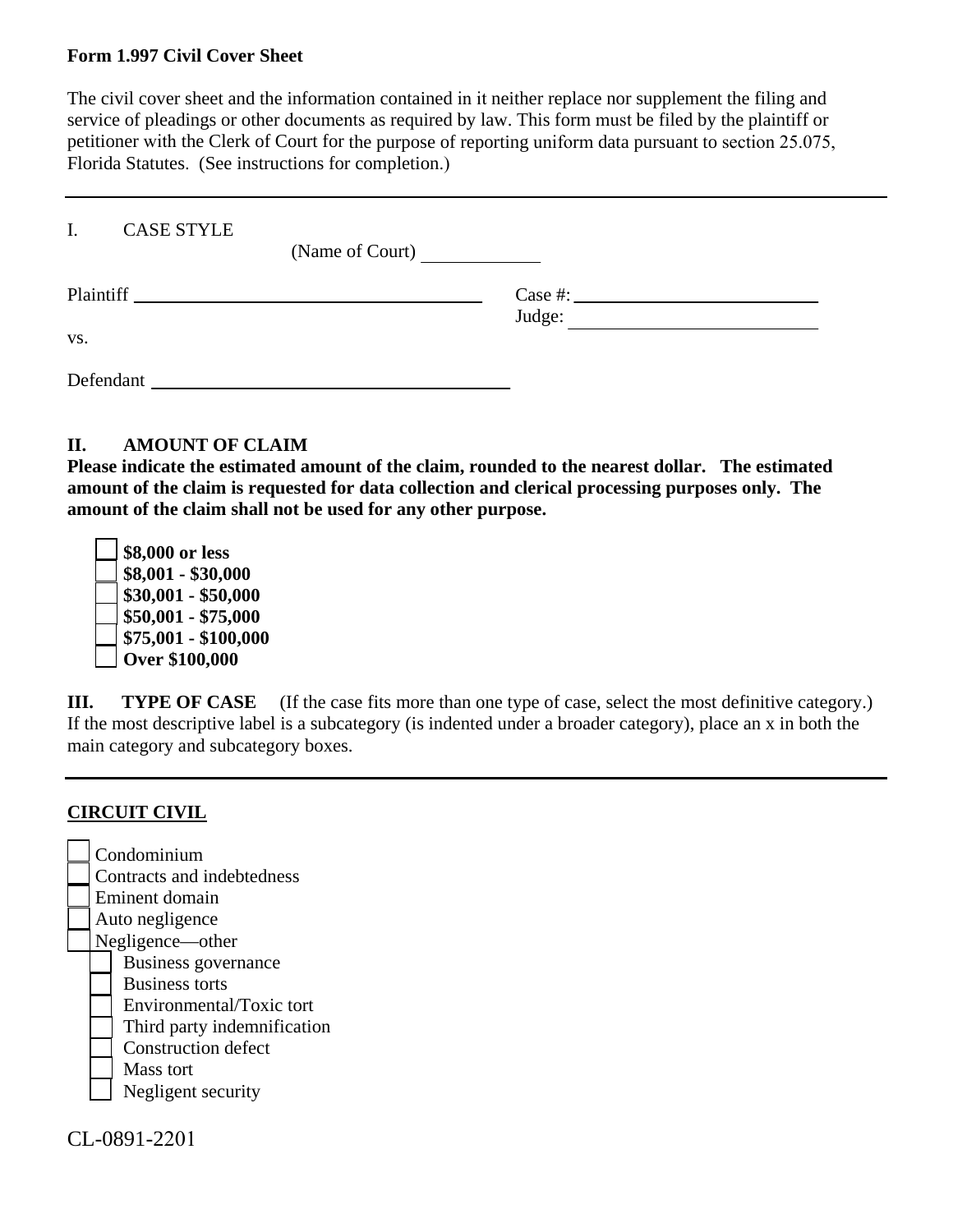| Nursing home negligence<br>Premises liability-commercial<br>Premises liability-residential<br>Products liability                                                                                                                                                                                                                                                                                               |  |  |
|----------------------------------------------------------------------------------------------------------------------------------------------------------------------------------------------------------------------------------------------------------------------------------------------------------------------------------------------------------------------------------------------------------------|--|--|
| Real property/Mortgage foreclosure<br>Commercial foreclosure<br>Homestead residential foreclosure<br>Non-homestead residential foreclosure<br>Other real property actions                                                                                                                                                                                                                                      |  |  |
| Professional malpractice                                                                                                                                                                                                                                                                                                                                                                                       |  |  |
| Malpractice - business                                                                                                                                                                                                                                                                                                                                                                                         |  |  |
| Malpractice – medical                                                                                                                                                                                                                                                                                                                                                                                          |  |  |
| Malpractice – other professional                                                                                                                                                                                                                                                                                                                                                                               |  |  |
| Other<br>Antitrust/Trade regulation<br><b>Business transactions</b><br>Constitutional challenge - statute or ordinance<br>Constitutional challenge - proposed amendment<br>Corporate trusts<br>Discrimination - employment or other<br>Insurance claims<br>Intellectual property<br>Libel/Slander<br>Shareholder derivative action<br>Securities litigation<br><b>Trade secrets</b><br><b>Trust litigation</b> |  |  |
| <b>COUNTY CIVIL</b>                                                                                                                                                                                                                                                                                                                                                                                            |  |  |
|                                                                                                                                                                                                                                                                                                                                                                                                                |  |  |
| Civil                                                                                                                                                                                                                                                                                                                                                                                                          |  |  |
| Real property/Mortgage foreclosure                                                                                                                                                                                                                                                                                                                                                                             |  |  |
| Replevins<br><b>. .</b> .                                                                                                                                                                                                                                                                                                                                                                                      |  |  |

- **Evictions**  Residential Eviction
	- Non-Residential Eviction
	- Other civil (non-monetary)

# **IV. REMEDIES SOUGHT** (check all that apply):

Monetary;

Non-Monetary declaratory or injunctive relief; Punitive

# **V.** NUMBER OF CAUSES OF ACTION:  $[$  ] (specify)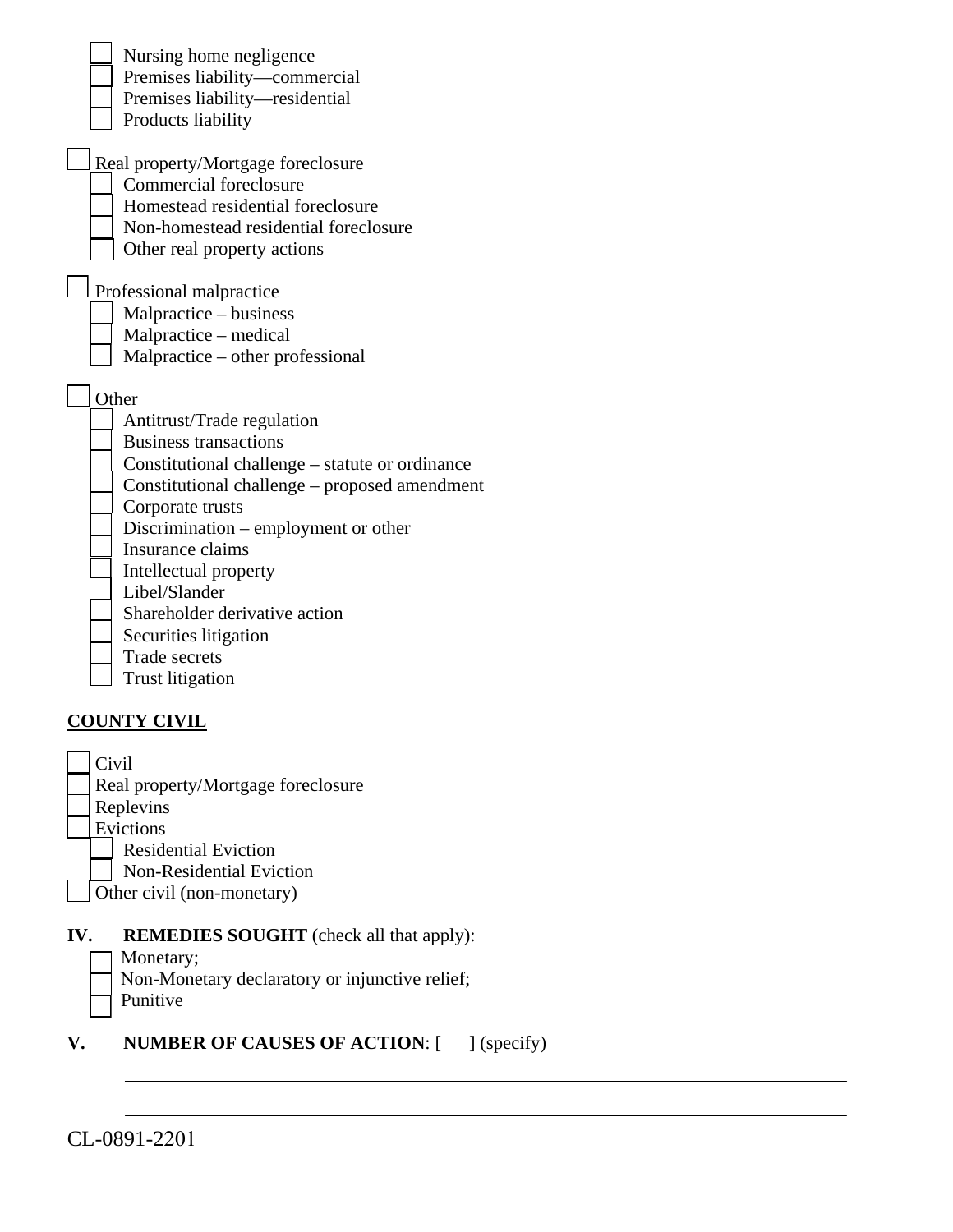#### **VI. IS THIS CASE A CLASS ACTION LAWSUIT?**

 yes no

#### **VII. HAS NOTICE OF ANY KNOWN RELATED CASE BEEN FILED?**

no

yes If "yes", list all related cases by name, case number, and court.

#### **VIII. IS JURY TRIAL DEMANDED IN COMPLAINT?**

| s<br>− |
|--------|
| no     |

#### **IX. DOES THIS CASE INVOLVE ALLEGATIONS OF SEXUAL ABUSE?**

yes

no

I CERTIFY that the information I have provided in this cover sheet is accurate to the best of my knowledge and belief, and that I have read and will comply with the requirements of Florida Rule of General Practice and Judicial Administration 2.425.

\_\_\_\_\_\_\_\_\_\_\_\_\_\_\_\_\_\_\_\_\_\_\_\_\_\_\_\_\_\_\_\_\_\_\_\_\_\_\_\_\_\_\_\_\_\_\_\_\_\_\_\_\_\_\_\_\_\_\_\_\_\_\_\_\_\_\_\_\_\_\_\_\_\_\_\_\_\_\_ \_\_\_\_\_\_\_\_\_\_\_\_\_\_\_\_\_\_\_\_\_\_\_\_\_\_\_\_\_\_\_\_\_\_\_\_\_\_\_\_\_\_\_\_\_\_\_\_\_\_\_\_\_\_\_\_\_\_\_\_\_\_\_\_\_\_\_\_\_\_\_\_\_\_\_\_\_\_\_ \_\_\_\_\_\_\_\_\_\_\_\_\_\_\_\_\_\_\_\_\_\_\_\_\_\_\_\_\_\_\_\_\_\_\_\_\_\_\_\_\_\_\_\_\_\_\_\_\_\_\_\_\_\_\_\_\_\_\_\_\_\_\_\_\_\_\_\_\_\_\_\_\_\_\_\_\_\_\_

Signature  $\frac{1}{\sqrt{1-\frac{1}{\sqrt{1-\frac{1}{\sqrt{1-\frac{1}{\sqrt{1-\frac{1}{\sqrt{1-\frac{1}{\sqrt{1-\frac{1}{\sqrt{1-\frac{1}{\sqrt{1-\frac{1}{\sqrt{1-\frac{1}{\sqrt{1-\frac{1}{\sqrt{1-\frac{1}{\sqrt{1-\frac{1}{\sqrt{1-\frac{1}{\sqrt{1-\frac{1}{\sqrt{1-\frac{1}{\sqrt{1-\frac{1}{\sqrt{1-\frac{1}{\sqrt{1-\frac{1}{\sqrt{1-\frac{1}{\sqrt{1-\frac{1}{\sqrt{1-\frac{1}{\sqrt{1-\frac{1}{\sqrt{1-\frac{$ 

Attorney or party (Bar # if attorney)

\_\_\_\_\_\_\_\_\_\_\_\_\_\_\_\_\_\_\_\_\_\_\_\_\_\_\_\_\_\_\_\_\_\_\_\_\_\_\_\_\_\_\_\_

\_\_\_\_\_\_\_\_\_\_\_\_\_\_\_\_\_\_\_\_\_\_\_\_\_\_\_\_\_

(type or print name)

Date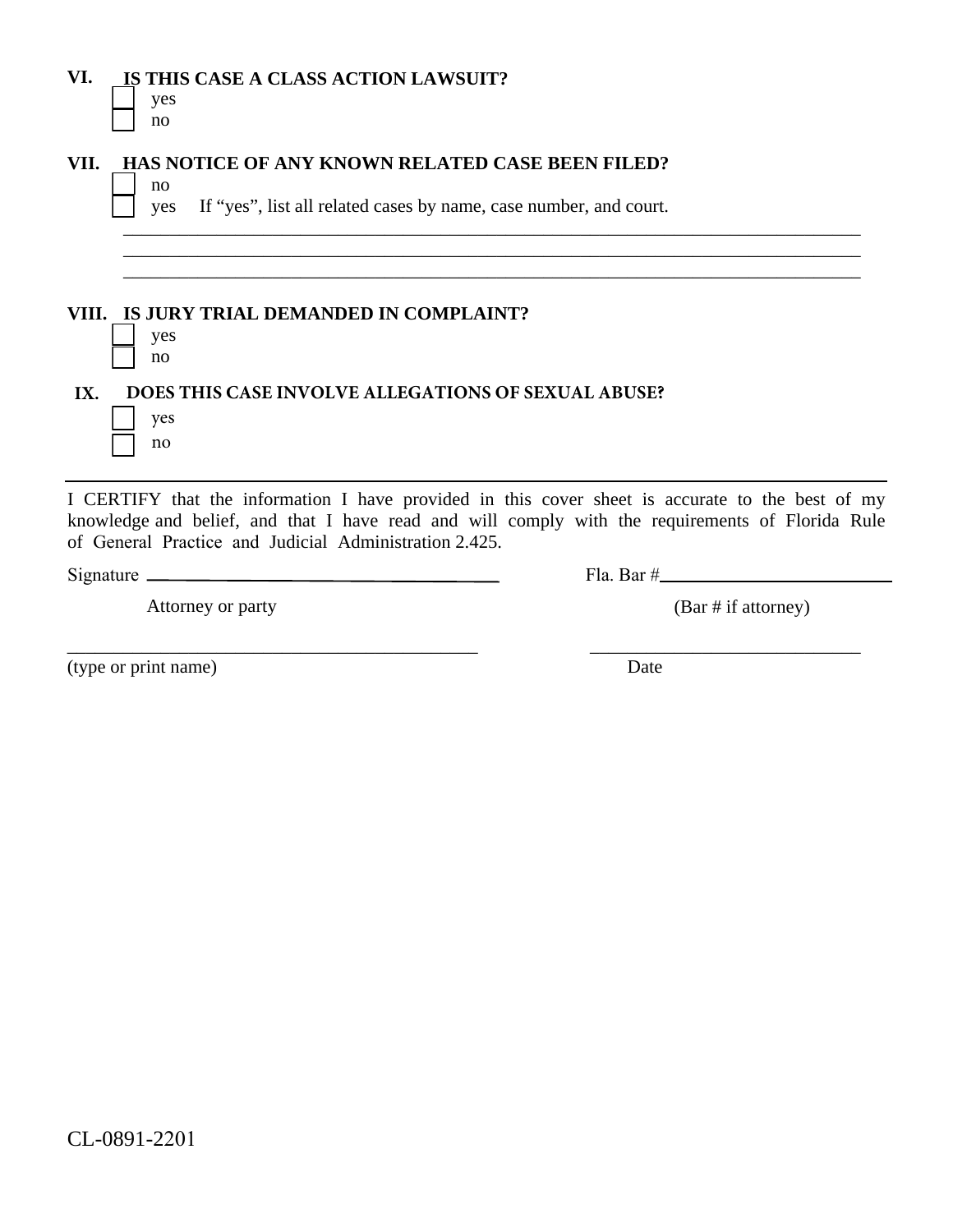# **FORM 1.997. INSTRUCTIONS FOR ATTORNEYS COMPLETING CIVIL COVER SHEET**

Plaintiff must file this cover sheet with first paperwork filed in the action or proceeding (except small claims cases, probate, or family cases). Domestic and juvenile cases should be accompanied by a completed Florida Family Law Rules of Procedure Form 12.928, Cover Sheet for Family Court Cases. Failure to file a civil cover sheet in any civil case other than those excepted above may result in sanctions.

**I. Case Style.** Enter the name of the court, the appropriate case number assigned at the time of filing of the original complaint or petition, the name of the judge assigned (if applicable), and the name (last, first, middle initial) of plaintiff(s) and defendant(s).

**II. Amount of Claim.** Enter the estimated amount of the claim, rounded to the nearest dollar. The estimated amount of the claim is requested for data collection and clerical processing purposes only. The amount of the claim shall not be used for any other purpose.

**III. Type of Case.** Place an "X" in the appropriate box. If the cause fits more than one type of case, select the most definitive. If the most definitive label is a subcategory (indented under a broader category label, place an "X" in the category and subcategory boxes. Definitions of the cases are provided below in the order they appear on the form.

# **Circuit Civil**

(A) Condominium - all civil lawsuits pursuant to Chapter 718, Florida Statutes, in which a condominium association is a party.

(B) Contracts and indebtedness - all contract actions relating to promissory notes and other debts, including those arising from the sale of goods, but excluding contract disputes involving condominium associations.

(C) Eminent domain - all matters relating to the taking of private property for public use, including inverse condemnation by state agencies, political subdivisions, or public service corporations.

(D) Auto negligence - all matters arising out of a party's allegedly negligent operation of a motor vehicle.

(E) Negligence—other - all actions sounding in negligence, including statutory claims for relief on account of death or injury, that are not included in other main categories.

(F) Business governance - all matters relating to the management, administration, or control of a company.

(G) Business torts - all matters relating to liability for economic loss allegedly caused by interference with economic or business relationships.

(H) Environmental/Toxic tort - all matters relating to claims that violations of environmental regulatory provisions or exposure to a chemical caused injury or disease.

(I) Third party indemnification - all matters relating to liability transferred to a third party in a financial relationship.

(J) Construction defect - all civil lawsuits in which damage or injury was allegedly caused by defects in the construction of a structure.

(K) Mass tort - all matters relating to a civil action involving numerous plaintiffs against one or more defendants.

(L) Negligent security - all matters involving injury to a person or property allegedly resulting from insufficient security.

(M) Nursing home negligence - all matters involving injury to a nursing home resident resulting from negligence of nursing home staff or facilities.

(N) Premises liability—commercial - all matters involving injury to a person or property allegedly resulting from a defect on the premises of a commercial property.

CL-0891-2201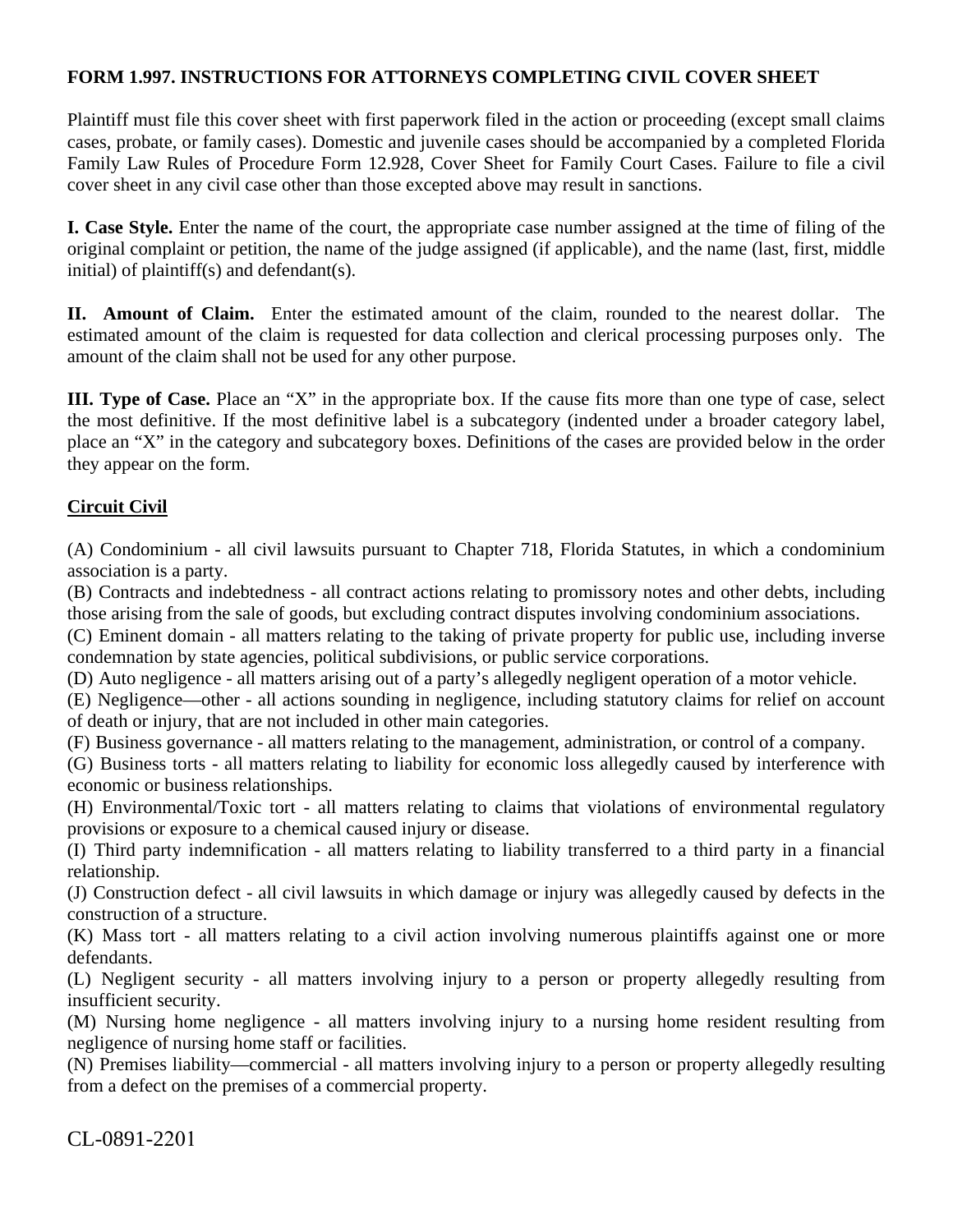(O) Premises liability—residential - all matters involving injury to a person or property allegedly resulting from a defect on the premises of a residential property.

(P) Products liability - all matters involving injury to a person or property allegedly resulting from the manufacture or sale of a defective product or from a failure to warn.

(Q) Real property/Mortgage foreclosure - all matters relating to the possession, title, or boundaries of real property. All matters involving foreclosures or sales of real property, including foreclosures associated with condominium associations or condominium units. (The amount of claim specified in Section II, of the form determines the filing fee pursuant to section 28.241, Florida Statutes.)

(R) Commercial foreclosure - all matters relating to the termination of a business owner's interest in commercial property by a lender to gain title or force a sale to satisfy the unpaid debt secured by the property.

(S) Homestead residential foreclosure - all matters relating to the termination of a residential property owner's interest by a lender to gain title or force a sale to satisfy the unpaid debt secured by the property where the property has been granted a homestead exemption.

(T) Non-homestead residential foreclosure - all matters relating to the termination of a residential property owner's interest by a lender to gain title or force a sale to satisfy the unpaid debt secured by the property where the property has not been granted a homestead exemption.

(U) Other real property actions - all matters relating to land, land improvements, or property rights not involving commercial or residential foreclosure.

(V) Professional malpractice - all professional malpractice lawsuits.

(W) Malpractice—business - all matters relating to a business's or business person's failure to exercise the degree of care and skill that someone in the same line of work would use under similar circumstances.

(X) Malpractice—medical - all matters relating to a doctor's failure to exercise the degree of care and skill that a physician or surgeon of the same medical specialty would use under similar circumstances.

(Y) Malpractice—other professional - all matters relating to negligence of those other than medical or business professionals.

(Z) Other - all civil matters not included in other categories.

(AA) Antitrust/Trade regulation - all matters relating to unfair methods of competition or unfair or deceptive business acts or practices.

(AB) Business transactions - all matters relating to actions that affect financial or economic interests.

(AC) Constitutional challenge—statute or ordinance – a challenge to a statute or ordinance, citing a violation of the Florida Constitution.

(AD) Constitutional challenge—proposed amendment – a challenge to a legislatively initiated proposed constitutional amendment, but excluding challenges to a citizen-initiated proposed constitutional amendment because the Florida Supreme Court has direct jurisdiction of such challenges.

(AE) Corporate trusts - all matters relating to the business activities of financial services companies or banks acting in a fiduciary capacity for investors.

(AF) Discrimination—employment or other - all matters relating to discrimination, including employment, sex, race, age, handicap, harassment, retaliation, or wages

(AG) Insurance claims - all matters relating to claims filed with an insurance company.

(AH) Intellectual property - all matters relating to intangible rights protecting commercially valuable products of the human intellect.

(AI) Libel/Slander - all matters relating to written, visual, oral, or aural defamation of character.

(AJ) Shareholder derivative action - all matters relating to actions by a corporation's shareholders to protect and benefit all shareholders against corporate management for improper management.

(AK) Securities litigation - all matters relating to the financial interest or instruments of a company or corporation.

(AL) Trade secrets - all matters relating to a formula, process, device, or other business information that is kept confidential to maintain an advantage over competitors.

CL-0891-2201